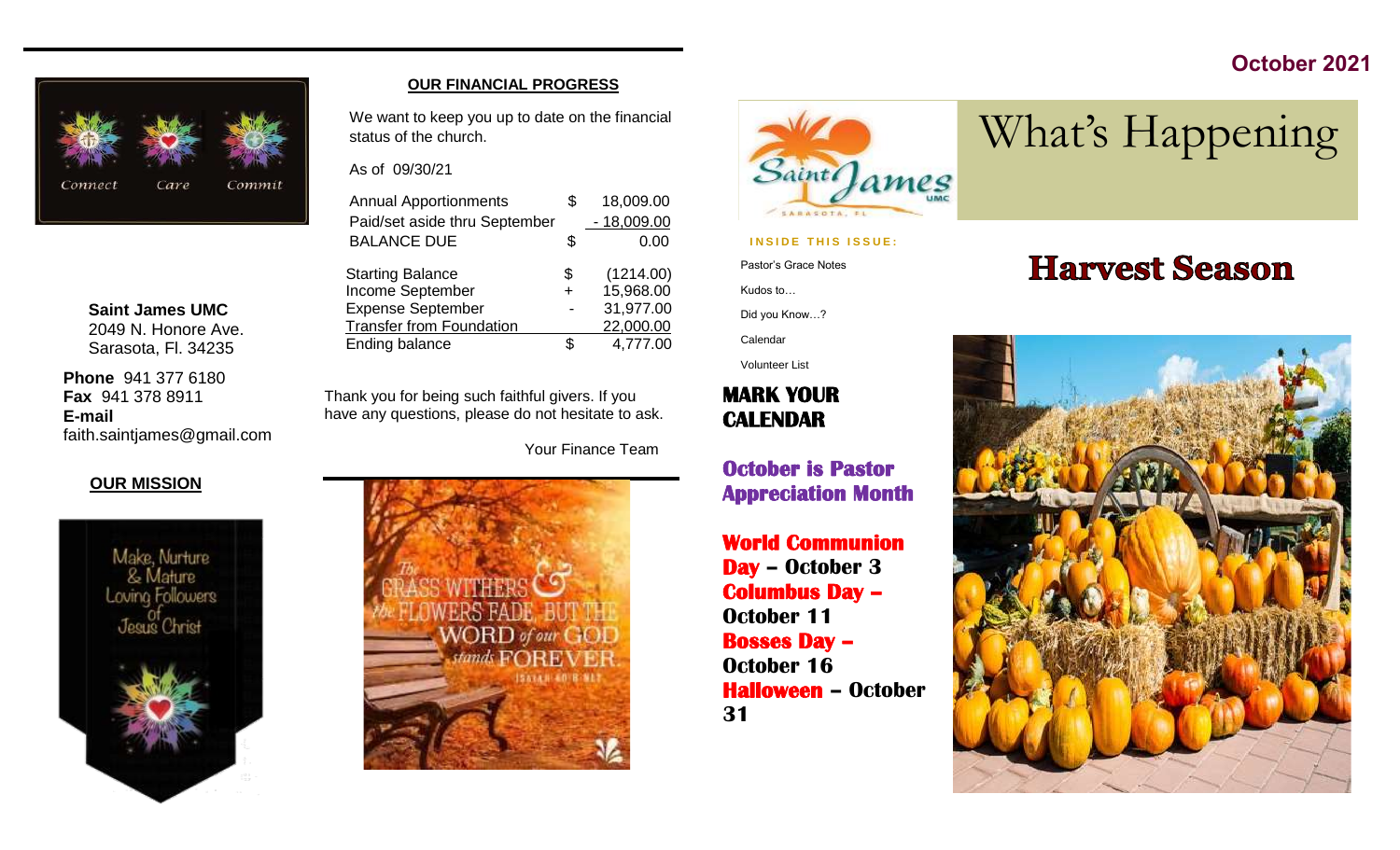

One day Jesus called together his twelve disciples and gave them power and authority to cast out all demons and to heal all diseases. Then he sent them out to tell everyone about the Kingdom of God and to heal the sick. Luke 9:1-2

Happy October everyone. We know for sure sometime this month we will experience some cooling off and lower humidity thus letting us feel like fall a little bit. Our time in Tennessee give us a taste of fall weather with Chamber of Commerce perfect weather. But in addition to perfect, cooler weather, Rod & I also received deep feeding from the well of God. We were reminded about what the church is supposed to be about doing.

The text above from Luke tells us what Jesus sent the disciples out to do, not to just watch Jesus do. He gave them power and authority. There were four parts of their mission. They are: 1) to cast out demons; 2) heal all diseases; 3) tell everyone about the Kingdom of God; and 4) heal the sick. When Jesus ascends to heaven these assignments do not end, but are enhanced.

In Acts 1:8 we see that Jesus tells them that they will be his witnesses as well. That means to tell people what they know from their experience with Jesus. When we have a God experience with Jesus, we experience the supernatural, for God is supernatural, and we start moving in the supernatural. It is that last statement, moving or living in the supernatural, that made me think about where the church is at today.

Do we live in the supernatural power of God? Do we even believe in the supernatural power of God experienced through Jesus? And if so, are we casting out demons, healing all diseases, telling everyone about the Kingdom of God and are we healing the sick? These are all done in the supernatural power and authority we, the church, have been given. It is not about building or busyness, but power and authority and transformed lives in Christ as we witness to what we know. But this always leads back to "Do we know? Do we believe? Do we have a testimony?"

I have seen enough supernatural power here at Saint James and throughout my ministry to know; to believe; to have a testimony. I encourage you to consider what you know, believe and what you are a witness to. Then let's get together in prayer seeking to live into the mission in the power and authority given to us by

Jesu



Blessings,

Pastor Shirley



We have had a great response signing up for the May through September Prayer Walks. Thank you to all who signed up and walked/drove the neighborhoods. A part of our mission is to reach out to others and bring them to Jesus. Let's continue the Great work we have begun.

# Thank you note to Pastor Shirley and the church family

what a nice surprise to get on Sunday while "camping"! I d'un so touched. Thank you for the cute bathtub with all the delightful pamper tems and card for denner. ly very nice. Thank you!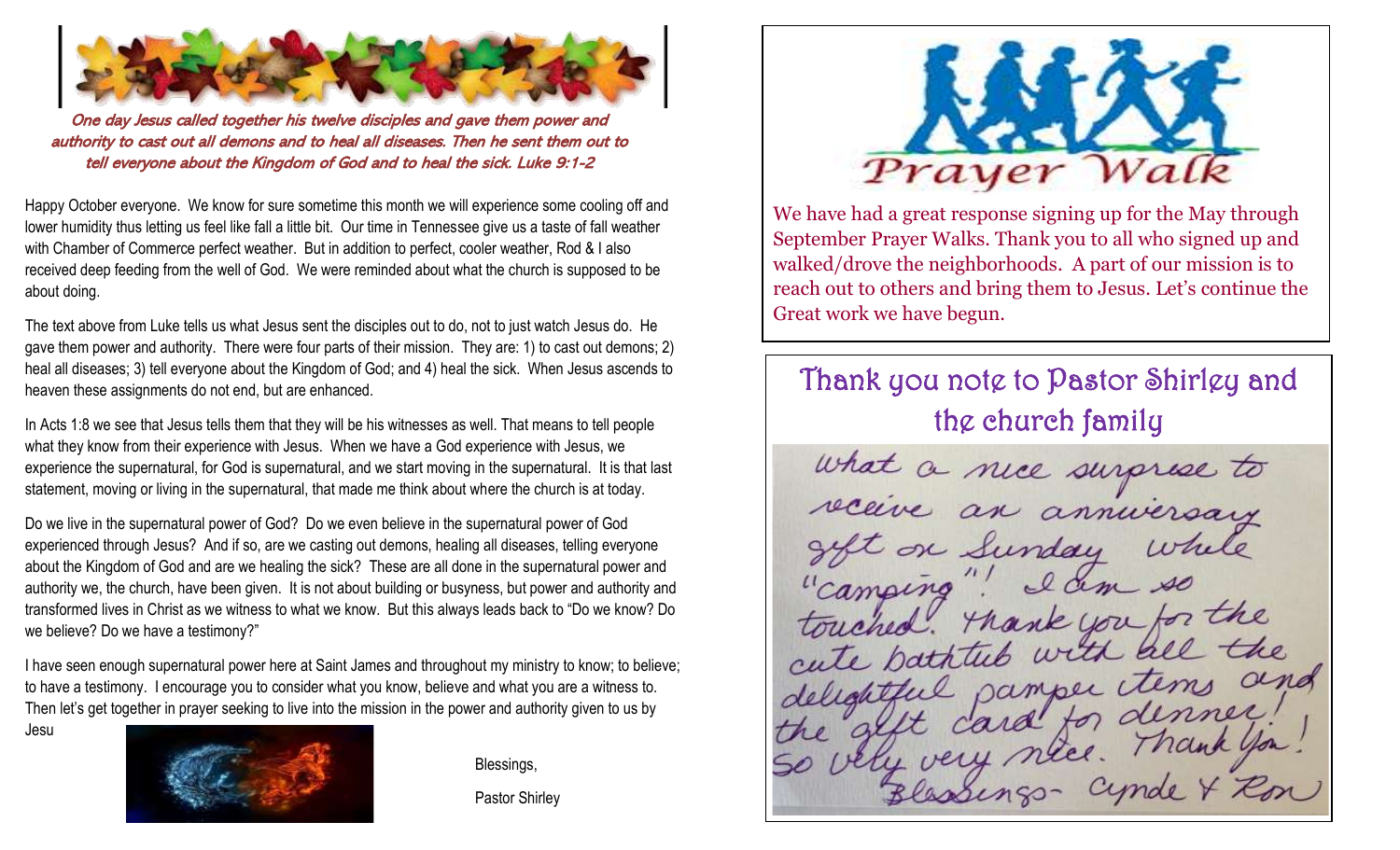

**Connect** – To be a family of believers who connect to God and each other.

**Care** – To shine the light of Christ and welcome all we encounter encouraging worship, life groups, and spiritual growth.

**Commit** – To grow in faith through service to others both locally and globally.

#### **CORE VALUES:**

#### **Loving Relationships:**

Honest & loving relationships: With God through a worshipful attitude and prayer. With others through acceptance and grace to all.

#### **Spiritual Growth**

Grow with the help and guidance of the Holy Spirit in a biblically centered, nurturing environment.

#### **Compassionate Service**

Offering help to others with humility and mutual respect.

### **Teamwork**

Accomplish ministry in the context of relationships.

## **We Are A Praying People!**

Please remember the following in your prayers this month.

• Bishop & Mrs. Carter, Rev. & Mrs. Thom Schafer, President Biden and Gov. DeSantis, all of our elected officials, Pastor Shirley & Rod, our staff, our church leaders, our Cub Scouts, Betty Lou McLuckey, Bob & Katie Michalski, Dr. Randall & Karen Morgan, Cecil & Marcia Mulvaney, Chip & Betty Newberger, Jim & Harriet Newcomb, Lonnie & Karen Pinchback, Bee Rudawsky

## The prayer focus for September will be:



- **A healthy congregation**
- **Develop meaningful relationships with individuals in the groups who meet on our campus**
- **A church of wisdom & discernment**

Please pray for these things daily throughout the month.



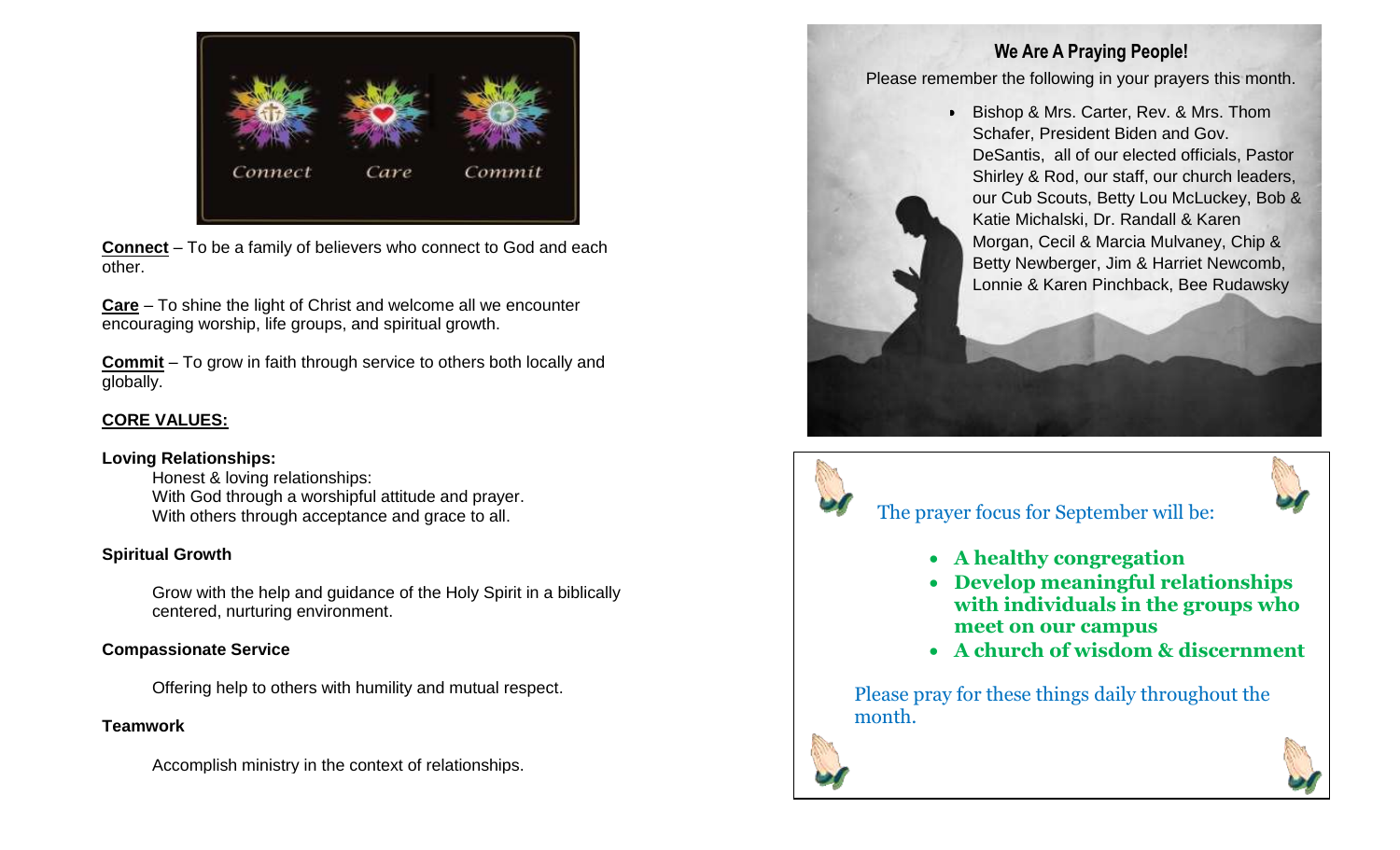

Thank You!

# Birthdays in October



- 
- **October 3 Dr. Randall Morgan October 6 Debbie Kleinsorge October 11 Betty Galvez**

# Anniversary in September



**October 4 Ed and Tina Catalane**

**\*\* If you know someone is having a special year birthday (90+) or special anniversary (25, 30, 35 etc.) year please let the office know.** 

 **Thank You!** 

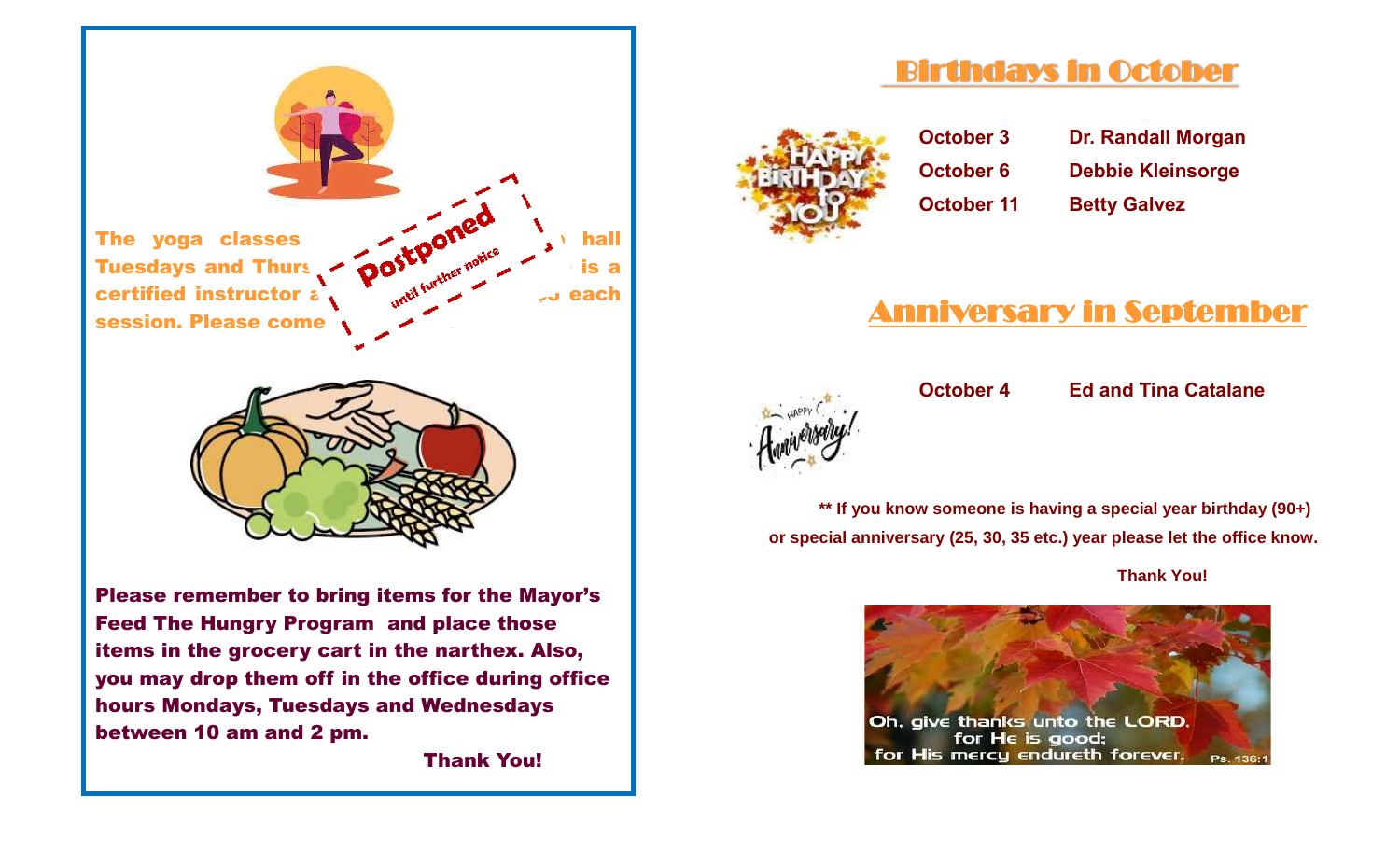

## **2021 Shepherds**

| Sennie Lansdowne – Head Shepherd |             |  |  |  |  |  |  |  |  |
|----------------------------------|-------------|--|--|--|--|--|--|--|--|
| Aija Ball                        | $(A - Bn)$  |  |  |  |  |  |  |  |  |
| Rose & Bill Johnson              | $(Bo - D)$  |  |  |  |  |  |  |  |  |
| <b>Judy Snodgrass</b>            | $(E - Ha)$  |  |  |  |  |  |  |  |  |
| Cyndi Andrasi                    | $(He-J)$    |  |  |  |  |  |  |  |  |
| <b>Beatriz Lowery</b>            | $(K - Mc)$  |  |  |  |  |  |  |  |  |
| Marcia & Cecil Mulvaney          | $(Mi-N)$    |  |  |  |  |  |  |  |  |
| Nancy Winding                    | $(O - Z)$   |  |  |  |  |  |  |  |  |
| <b>Bonnie Kitzmiller</b>         | (Snowbirds) |  |  |  |  |  |  |  |  |



# Kudos this month go to

- …All those who deliver items to the Remnant Café throughout the year
- ...The prayer warriors who pray so faithfully for all the requests we receive
- …The DLT facilitators and the time they spend in preparation for the weekly gatherings

### **2021 Leadership Team**

|                                      | Trustees Judy Shannon, Mike Barbour, Sara Fleming, and Jean Flugel |  |  |  |  |  |  |  |  |
|--------------------------------------|--------------------------------------------------------------------|--|--|--|--|--|--|--|--|
| <b>Finance</b>                       | Sennie Lansdowne, Fred Fowler, Bill Johnson and Bill Schroff       |  |  |  |  |  |  |  |  |
| <b>SPRT</b>                          | Cyndi Andrasi, Pat Dixon, Chip Newberger and Judy Snodgrass        |  |  |  |  |  |  |  |  |
|                                      | <b>Lay Leader</b> Dave Strait                                      |  |  |  |  |  |  |  |  |
| <b>Nurture Team Leader</b> Pat Dixon |                                                                    |  |  |  |  |  |  |  |  |
|                                      | <b>Outreach Team Co-Leaders</b> Kathy Barbour & Karen Kehrli       |  |  |  |  |  |  |  |  |
|                                      | Lay Delegate Dave Strait                                           |  |  |  |  |  |  |  |  |

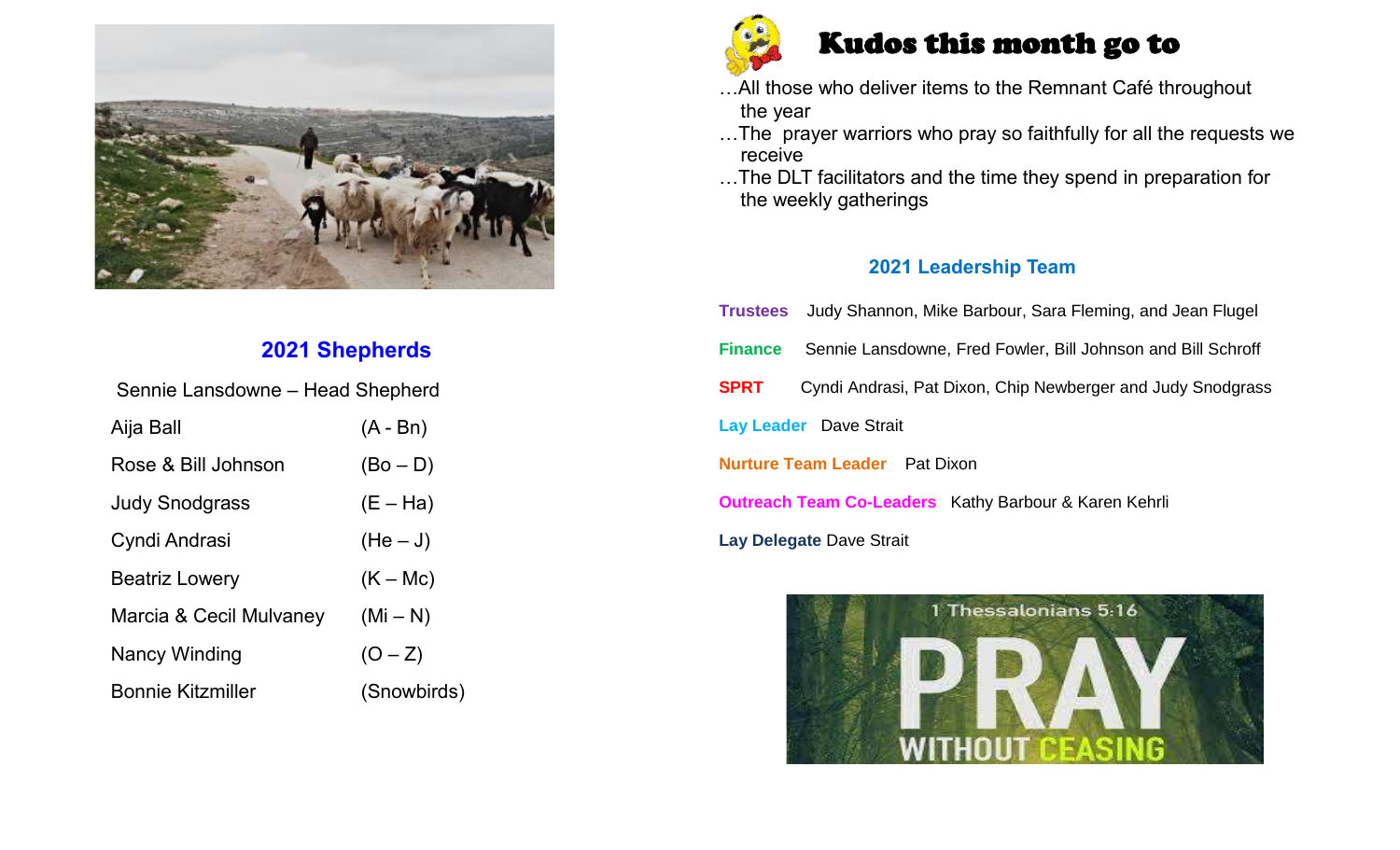# Did you know…?

ľ

- Because of your hospitality more groups are requesting to use the facility for their meetings
- <sup>+</sup> Because of your hospitality we were able to provide a place for the Life Line Screening for screenings to those who may not be able to have them any other way
- **T** Because of your faithfulness, we are making a difference in the community that surrounds us.
- God is moving in wonderful ways. We just wanted to make sure you knew!



 Kingdom Kids - We welcome all children and grade) to our "Kingdom Kids" class at 10:00 a.m. during the worship service.

We also have an \*Adult Class that meets before Worship please join them at 8:45 in the west wing room 310.

 \*Classes for the adults will resume in the fall. We will advise you when the class begins. See you then!



## **Operation Christmas Child**

**Mission -** The mission of Operation Christmas Child is to demonstrate God's love in a tangible way to children in need around the world. Through this project, Samaritan's Purse partners with the local church worldwide to share the Good News of Jesus Christ and make disciples of the nations.

**History –** Samaritan's Purse President Franklin Graham received a phone call from a man in England in the summer of 1993 asking if he'd be willing to fill shoeboxes with gifts for war-torn Bosnia. Mr. Graham agreed, but forgot about the promise since Christmas was several months away, until he received a call back around Thanksgiving. Mr. Graham asked his friend, the late Pastor Rhoads of Calvary Church of Charlotte, if he could help with the need. Pastor Rhoads soon demonstrated to his congregation how to fill a shoe boxes and encouraged them to include a letter to the child as well. Within weeks the church had filled 11,000 boxes. With additional gifts from Canada 28,000 shoeboxes were sent to the Balkans that Christmas.

**Latest Figures -** In 2020 alone, more than 9.1 million Operation Christmas Child shoeboxes were collected throughout Australia, Austria, Canada, Finland, Germany, New Zealand, South Korea. Spain, Switzerland, the United Kingdom and the United States!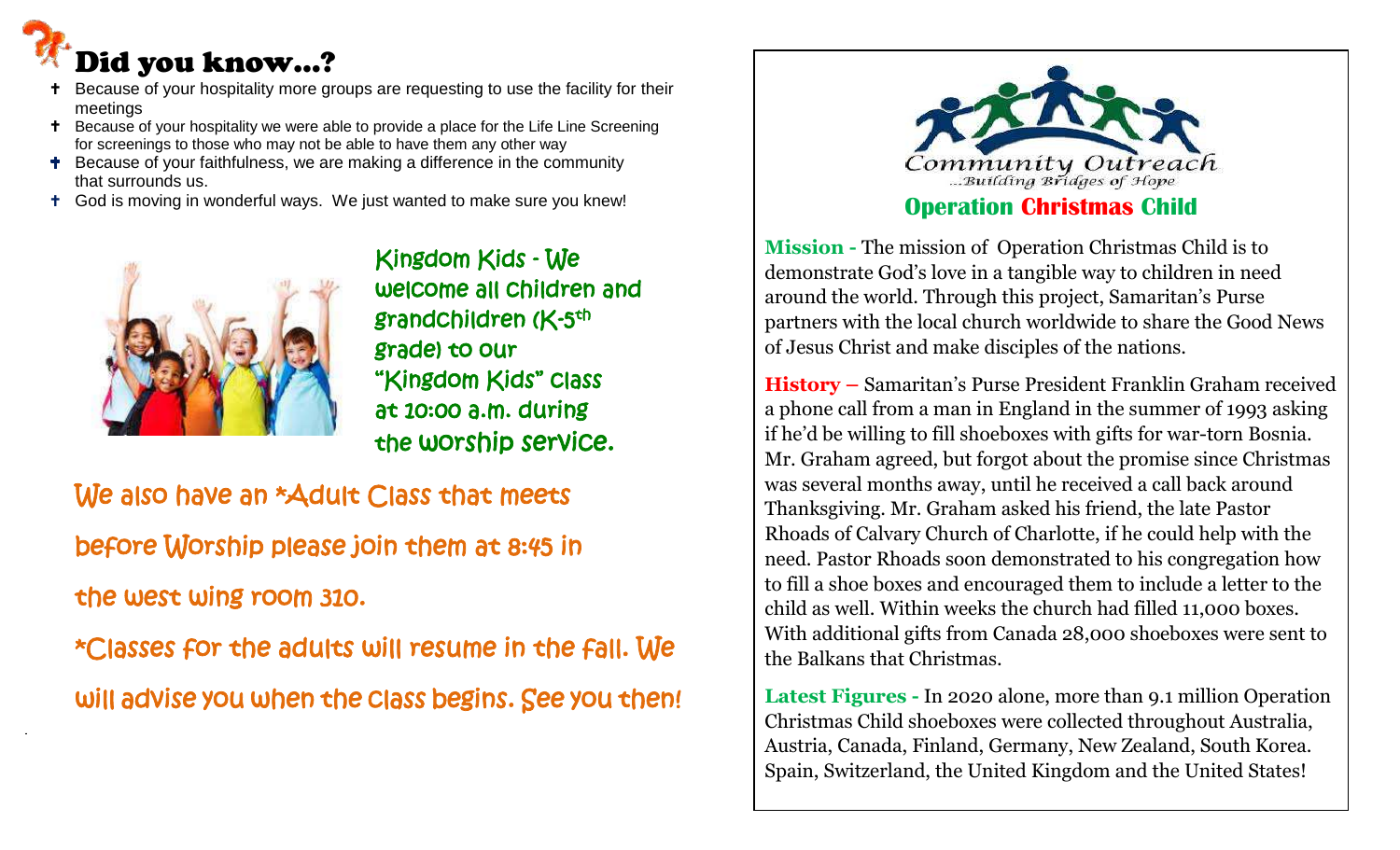

**We want to extend a big "thank you" to Pastor Shirley and Rod for all you do throughout the year by leading us and ministering to us. With love from the** 

**Saint James Family**

## Looking Ahead At Our Outreach Projects

**November** – Operation Christmas Child Shoeboxes

**December -** Angel Tree gifts for the clients of The Remnant Café

**January -** Shower and laundry supplies for The Remnant Café

**Ongoing – snacks/inspirational messages for the teachers at Booker Middle School, snacks for the students at Booker Middle School, Mayors Feed the Hungry Program.** 

## **DLT Information**

You are welcome to join a DLT group at any time. If you have not joined a DLT and would like to below are the days and times the DLT groups meet. At this time, they are meeting via Zoom or conference call. Please contact the facilitator for more information on their group.

| <b>Women's group</b> | Monday at 10:00 am, facilitator - Marcia Mulvaney                               |
|----------------------|---------------------------------------------------------------------------------|
|                      | marcia.mulvaney@gmail.com                                                       |
| <b>Women's group</b> | Wednesday at 7:15 pm facilitator - Pat Dixon                                    |
|                      | pdixon@ringling.edu                                                             |
| <b>Women's group</b> | Wednesday at 11:00 am facilitator - Pastor Shirley                              |
|                      | revgroom@gmail.com                                                              |
|                      | <b>Men &amp; Women's group</b> Wednesday at $7:15$ pm facilitator $-$ Rod Groom |
|                      | rod.groom@gmail.com                                                             |
|                      | <b>Men &amp; Women's group</b> Thursday at 4:30 pm facilitator $-$ Rod Groom    |
|                      | rod.groom@gmail.com                                                             |
|                      |                                                                                 |



## **WEDNESDAY NIGHTS**

**We will worship live and live streaming at 6:30 pm followed by Doing Life Together groups live and/or Zoom at 7:15 pm (If you'd like to join a DLT group and aren't connected yet please contact the office and arrangements will be made to get you connected.) Join us as we center on Jesus.**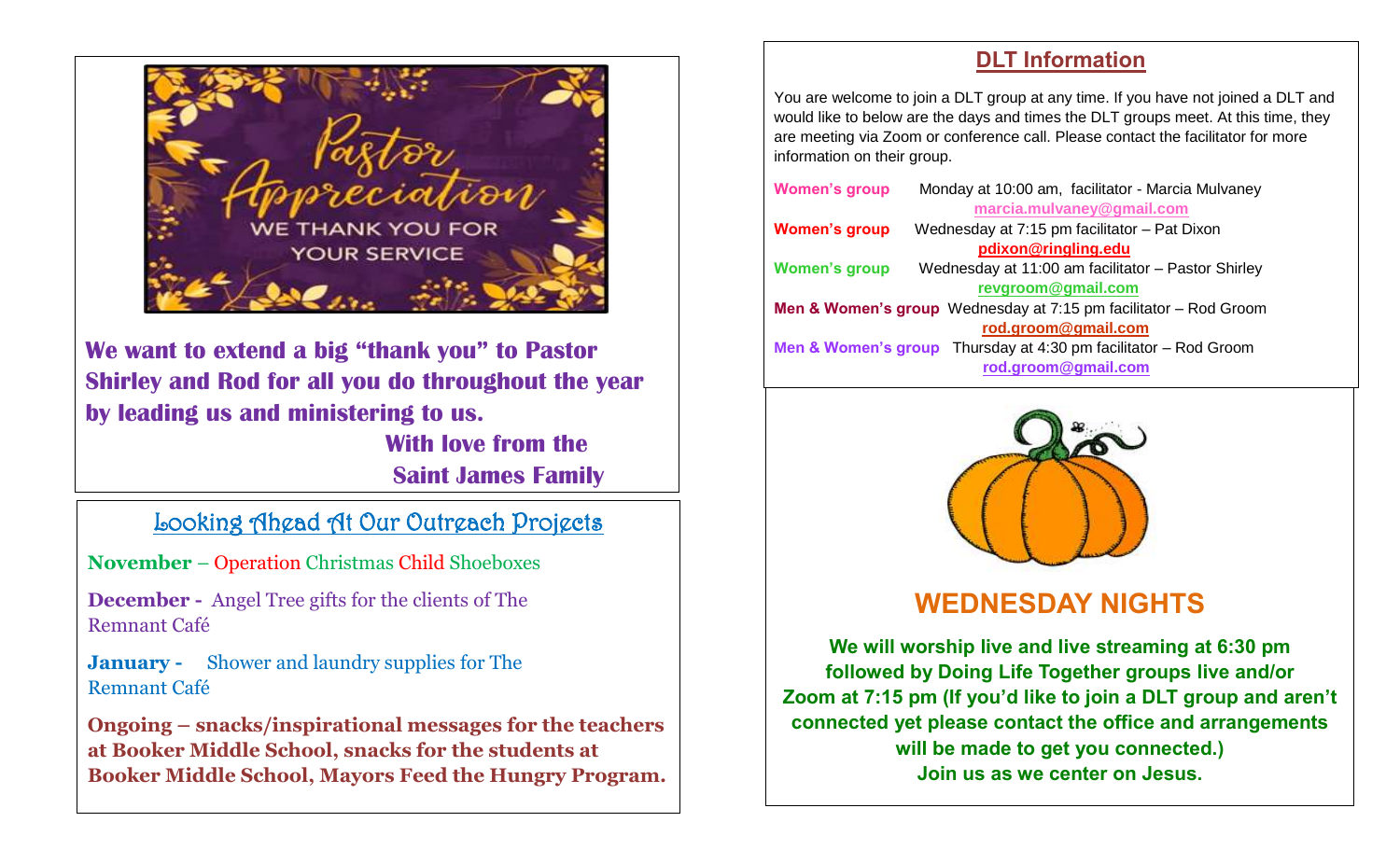

October has five Sundays and we will be collecting items for the **Bags of Hope** this month. Below is a list of the items we will need to fill the back packs:

**8 oz bottled water fruit cups toilet paper combs winter hats band aids individual shampoos toothpaste power/snack bars bar soap hand towels feminine products**

We have enough socks, toothbrushes and wash cloths on hand. Check the bulletins for updates of amount of items needed! If you are not able or are not getting out to shop, you may make a donation and designate on your check Bags of Hope. With the donations we can purchase any of the items we haven't received enough of to fill the bags.



**ACRES BARN BIG BUMPS COLOR CORN STALKS FALL FARMER FIELD FIRM FLOWERS GOURDS HARVEST HAYRIDE** MAZE **MEDIUM MINI** ORANGE PAINTED PAY **PICK PUMPKINS SCARECROW SELL STAND STEMS TOUCH** WEIGHT **WHITE** 

# **PUMPKIN PATCH**

## **WORD SEARCH PUZZLE**

|  |     |  |  |                           |  |                 |     |     | FIELDGIBROLOCIE               |  |
|--|-----|--|--|---------------------------|--|-----------------|-----|-----|-------------------------------|--|
|  |     |  |  |                           |  |                 |     |     | R W O R C E R A C S R T F O O |  |
|  |     |  |  | YKUDNATSIPHAI             |  |                 |     |     | AU                            |  |
|  |     |  |  | F J C Q F V M N U G G J N |  |                 |     |     | МE                            |  |
|  |     |  |  | CSSFAFSMIGHKL             |  |                 |     |     | G D                           |  |
|  |     |  |  | F P K V L E P E S A O J C |  |                 |     |     | ΖE                            |  |
|  |     |  |  | NMLVLKWNRRP               |  |                 |     |     | UYIF                          |  |
|  |     |  |  |                           |  | HUALICRVAWEERAP |     |     |                               |  |
|  |     |  |  |                           |  |                 |     |     |                               |  |
|  | C B |  |  |                           |  |                 |     |     | TNUAEMKVDWRDN                 |  |
|  |     |  |  | USSFBSMEDIUMO             |  |                 |     |     | A S                           |  |
|  |     |  |  | OENITUZTRKEGI             |  |                 |     |     | L V                           |  |
|  |     |  |  | TRRRPAYYBRH               |  |                 | P H |     | N F                           |  |
|  |     |  |  | GCOMMDAVNSM               |  |                 |     | E T | S T                           |  |
|  |     |  |  | GACURHKCWHITE             |  |                 |     |     | $T$ T                         |  |

The words appear UP, DOWN, BACKWARDS, and DIAGONALLY. Find and circle each word.

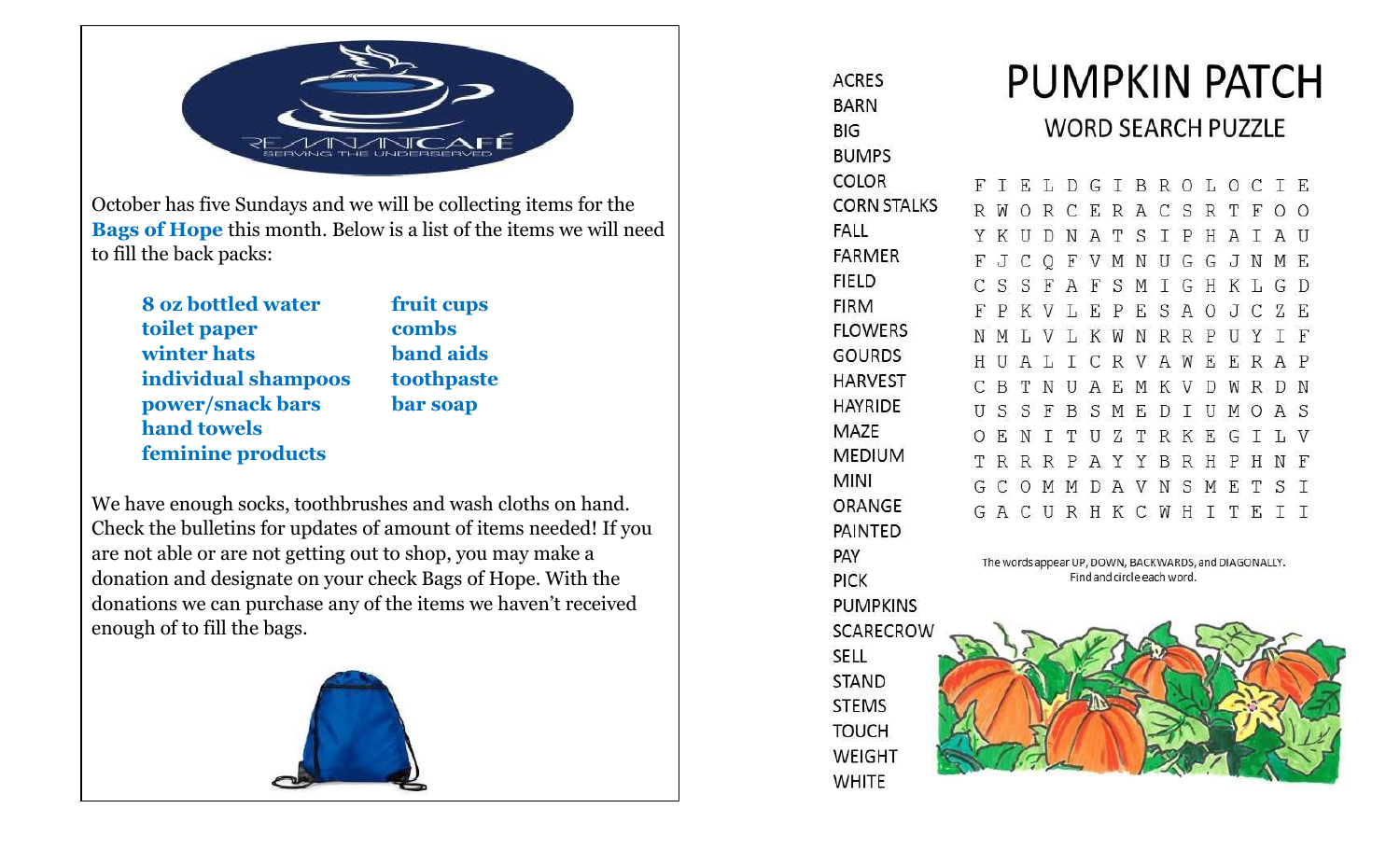

**It's Shoebox Time!** Soon we will have the shoeboxes ready in the narthex for pickup for those who wish to fill the boxes themselves. You may fill them on line also as some did last year (see instructions below).

# **D** Do Not Include

Candy; toothpaste; gum; used or damaged items; war-related items such as toy guns, knives, or military figures; chocolate or food; seeds; fruit rolls or other fruit snacks; drink mixes (powdered or liquid); liquids or lotions; medications or vitamins; breakable items such as snow globes or glass containers; aerosol cans.

**Please be sure to include a check made out to Saint James for \$9 to cover the shipping charges if you are filling a box the traditional way.** 

With just a few clicks, you can pack an **Operation Christmas Child shoebox gift online** to help share God's love with a boy or girl in need around the world. Simply select toys and other fun items you'd like to include from the collection, and personalize your gift with your own letter and photo. We'll pack the gift for you and send it on its way for a suggested donation of just \$25. The website is Samaritanspurse.org. Select the "**What We Do**" tab at the top of the page, then **Operation Christmas Child** and then towards the bottom of the page select **Build a Shoebox Online** tab to get started. If you fill your shoebox on line, please let the office know so we can keep track of the number of boxes we donate.

**Please watch your bulletin for further information on when the boxes will be available and when they need to be returned to the church.**

*Thank you*Dear members and friends St. James unsher for the my health. I feel corner and I'm very andrews<br>for that time to come imitial<br>paces and the warmth of<br>an church. Loon I hope<br>to see all of you there.<br>Love bicarely with<br>Harrist Nowcomb.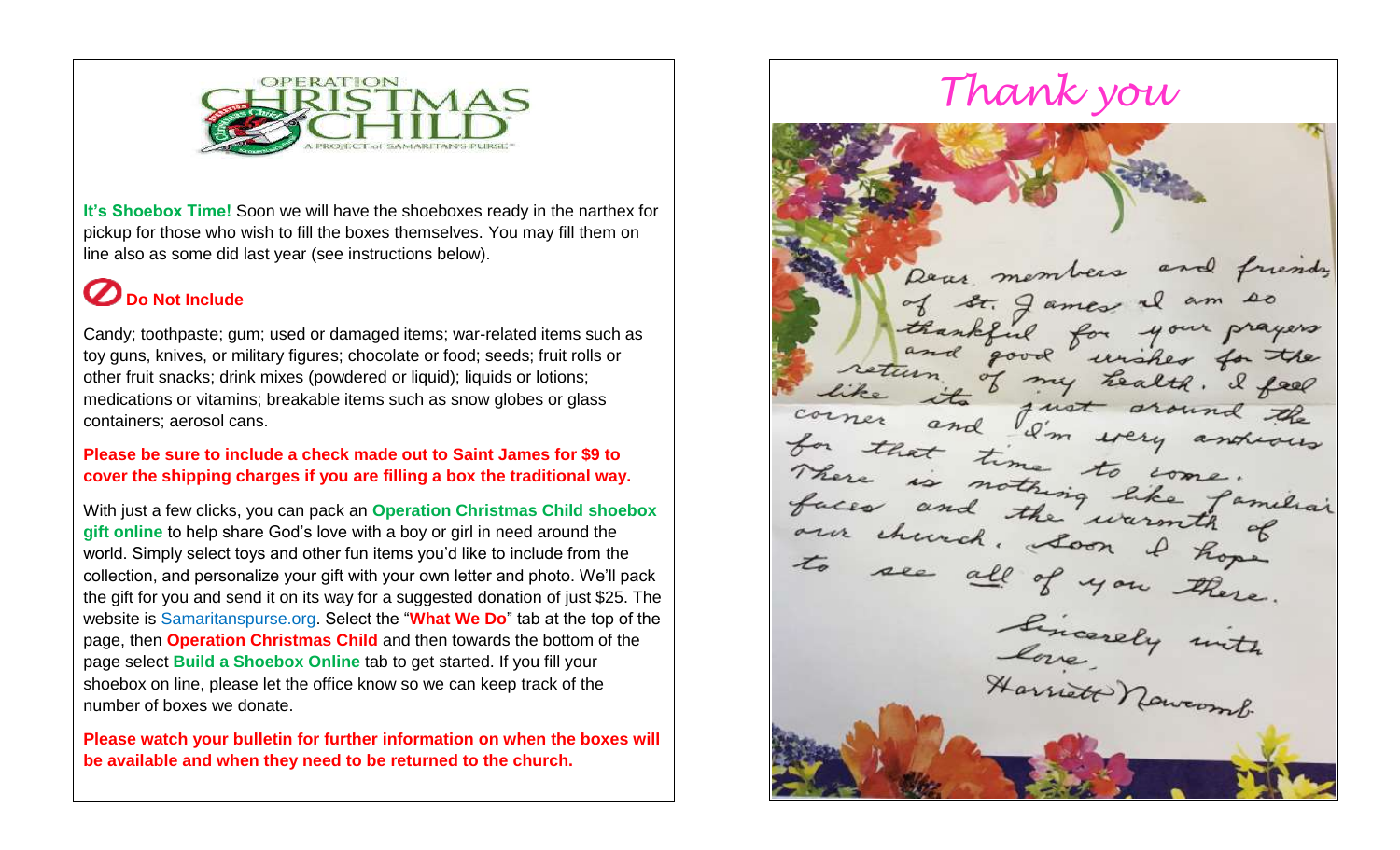

This year we will once again provide an Advent/Christmas Devotional Book in place of the Daily Bible Study. We invite our congregation to participate by creating a devotion to share.

Our theme this is year is "The Gift…" We will focus on what Isaiah declares the names describing the gift. Therefore we will be looking for devotions that address one of these four titles:

#### **WONDERFUL COUNSELOR**

How has Jesus counseled you?

**ALMIGHTY GOD** Where have you experienced the sheer power of Jesus?

**EVERLASTING FATHER** How has Jesus taught us to view God as Father?

### **PRINCE OF PEACE**

How has the gift of Jesus brought peace into your life?

For formatting and help in writing your devotion, please contact Pastor Shirley. We need 7 devotions for each theme. We will assign on a first come, first served basis. Please be in prayer asking God to lead you to take the first step of learning to share with others.



Mark your calendars for the Annual Charge Conference on Sunday, November 7, 2021. More information will be available in November's newsletter as well as the bulletins later in October.



Extending a warm welcome to the newest members of Saint James!

Mike and Diane Fields

Pat Hankin

Betty Newberger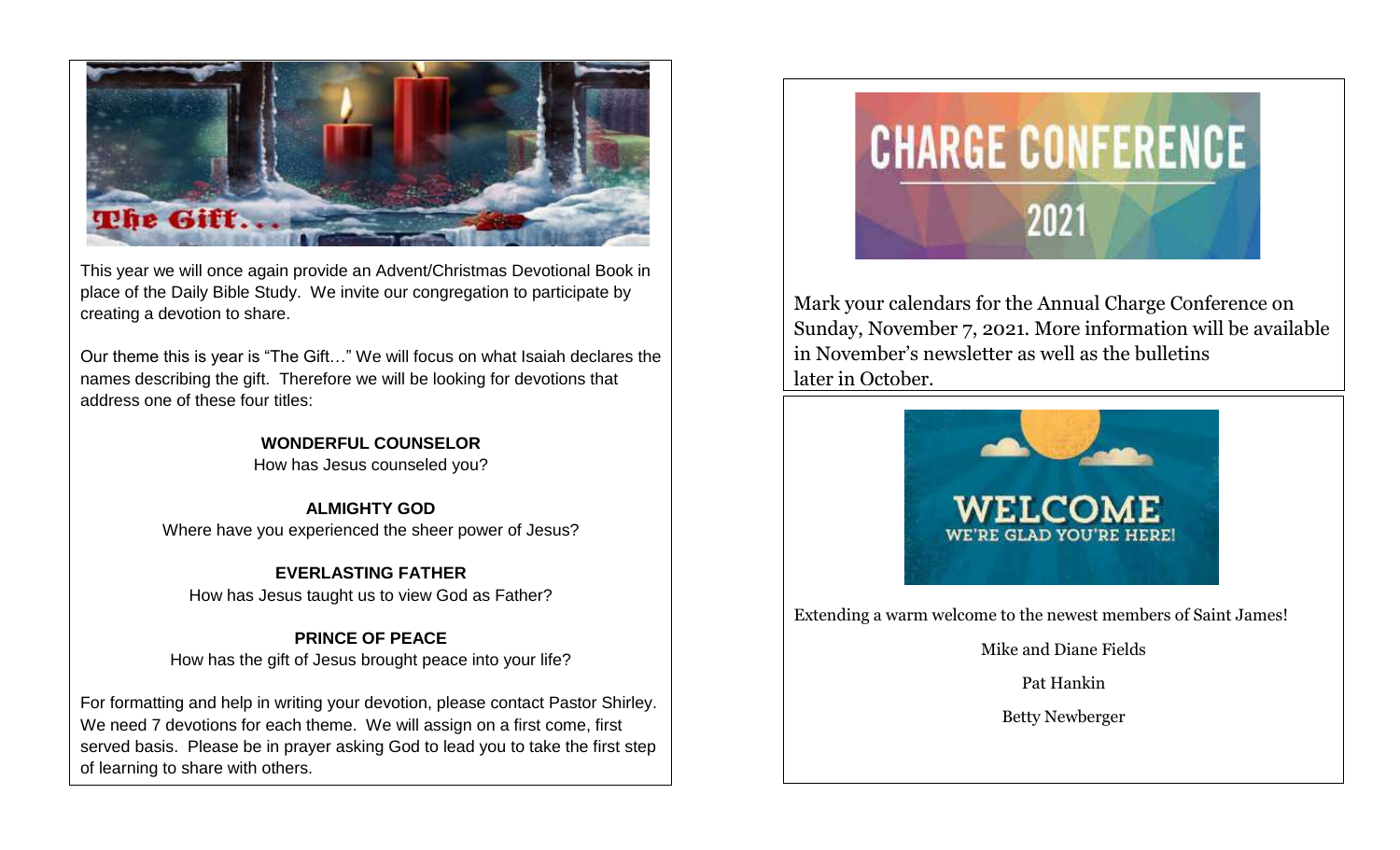

# October 2021

| <b>SUNDAY</b>                                                                                   | <b>MONDAY</b>                                                                            | <b>TUESDAY</b>                                                  | <b>WEDNESDAY</b>                                                                                                                                | <b>THURSDAY</b>                                                                                         | <b>FRIDAY</b>                  | <b>SATURDAY</b> |
|-------------------------------------------------------------------------------------------------|------------------------------------------------------------------------------------------|-----------------------------------------------------------------|-------------------------------------------------------------------------------------------------------------------------------------------------|---------------------------------------------------------------------------------------------------------|--------------------------------|-----------------|
|                                                                                                 |                                                                                          | Pastor                                                          |                                                                                                                                                 |                                                                                                         | 1<br>Office closed<br>7:00 AA  | $\mathbf 2$     |
| $\boldsymbol{3}$<br>World<br><b>Communion</b><br>Sunday<br>10:00 Worship Service                | 4<br>10:00 Women's DLT<br>7:00 Prayer Gathering<br>7:00 AA                               | 5<br>6:45 Cub Scouts<br>6:45 Boy Scouts                         | 6<br>5:00 Music Rehearsal<br>6:30 Worship -live & live<br>streaming<br>7:00 DLT's live and/or via<br>Zoom<br>7:00 GA                            | Office closed<br>4:30 DLT live and/or via<br>Zoom                                                       | 8<br>Office closed<br>7:00 AA  | 9               |
| 10<br>10:00 Worship Service                                                                     | 11<br>clumbars<br>10:00 Women's DLT<br>7:00 Prayer Gathering<br>7:00 AA                  | 12<br>6:45 Cub Scouts<br>6:45 Boy Scouts                        | 13<br>10:30 Chimes at The Haven<br>5:00 Music Rehearsal<br>6:30 Worship -live & live<br>streaming<br>7:00 DLT's live and/or via Zoom<br>7:00 GA | 14<br>Office closed<br>4:30 DLT live and/or via<br>Zoom<br>6:30 Meadows Chorus                          | 15<br>Office closed<br>7:00 AA | 16              |
| 17<br>10:00 Worship Service                                                                     | 18<br>9:00 GFWC Woman's<br>Club<br>10:00 Women's DLT<br>7:00 Prayer Gathering<br>7:00 AA | 19<br>6:30 Bell Rehearsal<br>6:45 Cub Scouts<br>6:45 Boy Scouts | 20<br>10:30 Chimes at The Haven<br>5:00 Music Rehearsal<br>6:30 Worship -live & live<br>streaming<br>7:00 DLT's live and/or via Zoom<br>7:00 GA | 21<br>Office closed<br>4:30 DLT live and/or via<br>Zoom<br>5:30 Village Oaks HOA<br>6:30 Meadows Chorus | 22<br>Office closed<br>7:00 AA | 23              |
| 24<br>10:00 Worship Service<br>31<br><b>HAPPY</b><br><b>ALLOWEEDS!</b><br>10:00 Worship Service | 25<br>10:00 Women's DLT<br>6:30 GGCC<br>7:00 Prayer Gathering<br>7:00 AA                 | 26<br>6:30 Bell Rehearsal<br>6:45 Cub Scouts<br>6:45 Boy Scouts | 27<br>10:30 Chimes at The Haven<br>5:00 Music Rehearsal<br>6:30 Worship -live & live<br>streaming<br>7:00 DLT's live and/or via Zoom<br>7:00 GA | 28<br>Office closed<br>4:30 DLT live and/or via<br>Zoom<br>6:30 Meadows Chorus                          | 29<br>Office closed<br>7:00 AA | 30              |